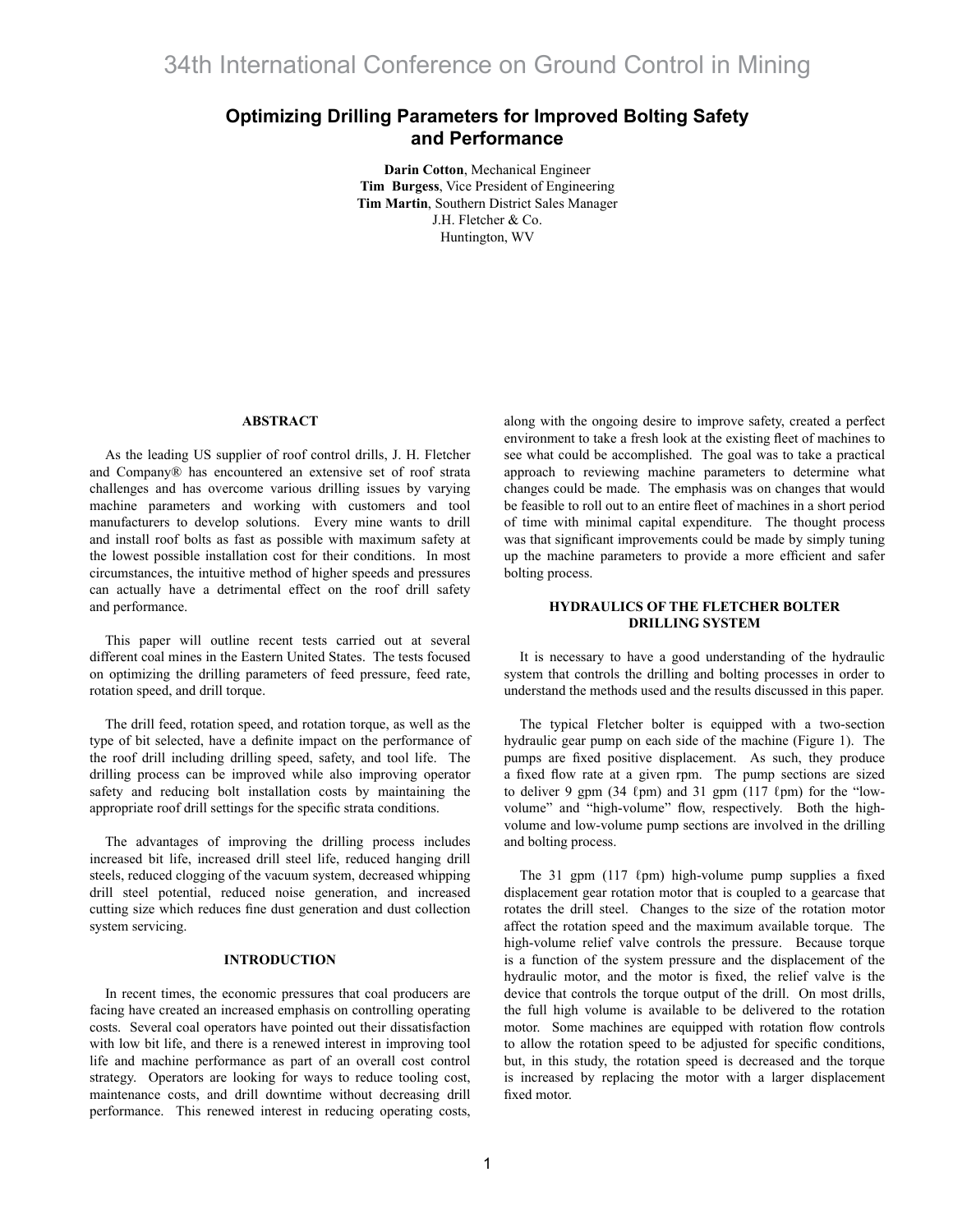

**Figure 1. Fletcher CHDDR Roof Drill.**

During drilling, the 9 gpm  $(34 \ell \text{pm})$  low-volume pump supplies a feed package control valve. The feed package control valve delivers oil to a directional control valve that supplies the feed cylinder. The feed package control valve is perhaps the most important valve involved in the drilling and bolting process. It is also the valve that is most often misused by bolter operators who desire to put the maximum thrust force at their fingertips. When set correctly, the feed package valve (Figure 2) controls the drilling speed and sets the maximum feed pressure for safety and drilling efficiency. Part of the challenge is to educate mine management on how the feed package valve can be used to improve their safety and performance.

The feed package valve is designed so that the operator can throw the handle wide open on the directional control valve, allowing the feed package valve to control the drilling feed rate. It contains a pressure compensated flow control that will provide a fixed feed rate for drilling. The feed rate will remain constant regardless of the thrust pressure being delivered. The flow control is adjustable so that the feed rate of the drill can be set for various conditions. When the feed is operated, some oil flows through the flow control, but a high percentage of the oil is bypassed through the compensator portion of the valve. There is a "bypass" relief cartridge in the valve that prevents the bypassed oil from exiting to the tank until the feed pressure exceeds the relief setting. The result is that, when the bit tip is not under a load, the bypassed oil is routed back into the feed supply to provide the full 9 gpm (34 ℓpm) for medium speed positioning in free air. Once the feed pressure increases due to a drilling load, the bypass relief valve opens, dumping off the bypassed oil to the tank port. This slows the drilling feed rate to a constant speed based on the amount of the oil through the flow control. The final cartridge in the feed package is the high-pressure relief, which sets the maximum feed pressure.

It is important to understand that the feed package is intended to control the drilling process by establishing the feed rate without the operator "feathering" the controls. The high-pressure relief in the feed package valve should be set so that there is never enough thrust force to bend the drill steel. If the feed package is properly adjusted, the feed pressure that is observed in the system will not always be at the maximum setting. Instead, the actual feed pressure will be something less, depending on the strata being drilled at the given feed rate and rotation speed. If the feed rate is increased to the point where the pressure reaches the maximum high relief setting, the drill will begin to slow down because the high relief valve will be open. This is the point where the feed rate must slow until drilling of the hard strata band is complete, at which time the feed rate will again increase to the level set by the flow control cartridge valve.

A recent tour of several coal mines revealed that a common practice among operators is to increase the setting of both the high relief and the bypass relief, as well as running in the flow control valve. Obviously, the operators want to drill as fast as possible and want all of the available pressure and flow at their fingertips on the drills joystick. However, there are several issues with having the machine set up in this manner. First, it requires the operators to feather the controls in order to set the feed rate. It is unlikely that the operator will be able to control the feed at a consistent rate. It is also very likely that excess force will be delivered to the drill steel because the operator will need to watch for a bend in the steel and try to feather the controls to prevent steel bending.

Another hydraulic feature of the Fletcher roof drill is the twohand fast feed operation. The two-hand fast feed operation on the Fletcher drill meets several goals. It allows for high-speed positioning and high-speed drilling in order to insert a bolt through resin before it sets. It also provides adequate pressure for the drill to push the bolt into the hole. With a properly adjusted feed package there could be inadequate pressure in normal drilling mode to install a resin bolt. Two-hand fast feed is accomplished by switching the high-volume supply with the low-volume supply when the fast feed handle is actuated. During this time, the high volume will supply the cylinder and the low volume will supply the rotation motor. Spinning of the resin can be started during the fast feed operation and completed once the bolt is completely inserted in the hole.

In normal drilling mode, the feed rate might not be fast enough to push a resin bolt into the hole if the resin being used is the typical fast setting resins used to secure the roof as quickly as possible. However, many operators will push resin bolts in without using two-hand fast feed. In free air, the feed rate might appear fast enough to install a bolt without fast feed. However, the drill will slow down as soon as the bolt sees a load, making it impractical to install bolts without using the fast feed function if the feed package is properly adjusted. The feed package valve should always be set to optimize the drilling process, which may not be the best settings for bolt installation. In this situation, the two-hand fast feed system should be used to install bolts instead of increasing the feed package settings. If the feed package is set to allow quick bolt installation, the setting will likely be too high for optimal drilling.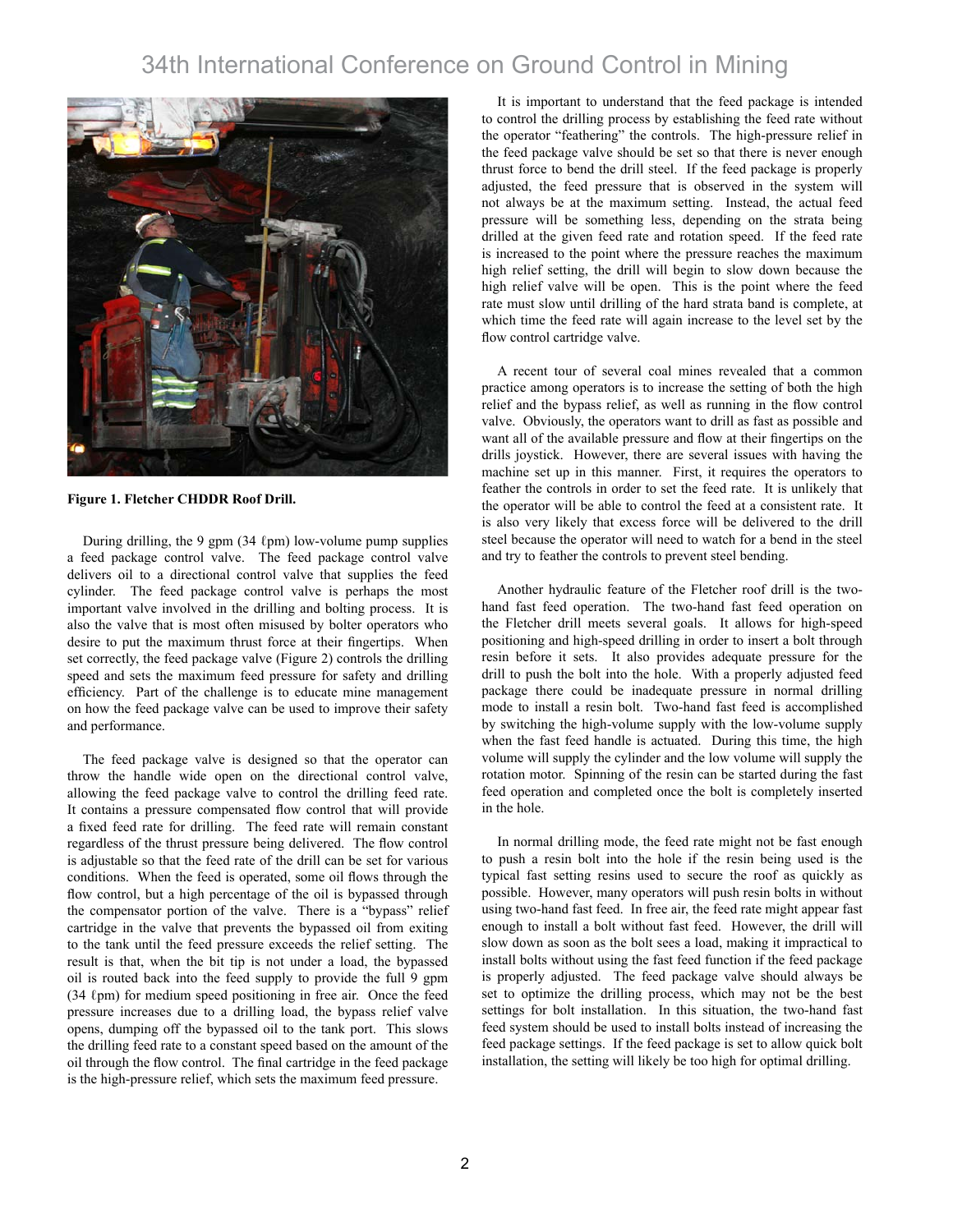The following is a good method for installing resin bolts:

- 1. Release the joystick with the resin cartridge in the hole and the bolt just entering the hole.
- 2. Engage the two-hand fast feed handle before easing into the higher feed rate with the joystick.
- 3. At the top of the hole, release the two-hand fast feed handle, which provides full rotation speed to mix the resin. Unlike drilling, installing bolts with two-hand fast feed may require the operator to feather the controls to get the appropriate speed.

Feed rates were a third primary target of the study. The goal concerning feed rates was, first, to ensure that the feed package was controlling the feed rate. This provides a more consistent feed rate by putting the control on the feed package valve instead of the operator. Next, the feed rate would be fine-tuned to provide the fastest possible feed rate without bending the steel or clogging the air flow through the steel. Clogged steels slow the drilling process and can create a blowback of dust, which is a burst of dust backward out of the hole. This burst of dust exposes the operator to respirable dust. The idea was not necessarily to improve feed rates directly, but to optimize the feed rates at the appropriate level



**Figure 2. Feed package valve - various loading conditions.**

#### **PARAMETERS MODIFIED**

It has been established from previous studies that reducing the rotation speed reduces the risk of steel whip. It is also likely that most drills have the potential to rotate at faster speeds than what is required in order to drill efficiently typical roof conditions. In fact, while drilling in harder material, it is necessary to reduce rotation speeds in order to allow the bit to bite into the material instead of skidding and wearing out the bit. The excess rotation speeds could produce excess wear on bits and smaller particle sizes for dust collection systems. For these reasons, one significant modification for this study was to increase the size of the rotation motor displacement in order to permanently reduce the drilling speed and increase the drilling torque. The 1-1/2 in. (38 mm) rotation motor is a very common arrangement. Over the years, the 2 in. (51 mm) rotation motor has been an optional motor that was available, primarily selected by mines that were drilling very hard materials. For this study, the 1-1/2 in. (38 mm) motors were replaced with 2 in. (51 mm) motors.

Thrust force was the next parameter that was reviewed and optimized as part of the study. Excessive thrust on a drill steel will bend the steel leading to buckling, producing an unsafe condition for anyone in the immediate area. Excessive thrust is a significant contributor to premature bit wear and does little to improve the cycle time of the drilling operation in all but the hardest roof strata. A dull bit will slow the feed rate and cause more dust fines as the material is pulverized instead of being removed in larger pieces due to proper bit penetration. It is possible that the holes drilled under excessive thrust loads are not as straight because the steel is bowing during the drilling operation. This complicates bolt insertion and makes removing the steel from the hole more difficult because the steel can easily hang in a bowed hole.

as dictated by the strata, drill steel, and bit type. Overall cycle time reduction would then be realized due to the other benefits, such as reduction in steel clogging, drill stalling, and time spent changing bits.

The drill torque is set by the high-volume relief valve and the size of the hydraulic motor. For this study, most of the torque improvements were made by increasing the motor size. In all cases, the high-volume relief valve that controls the torque was checked and adjusted to the factory recommendations. However, the setting was not modified to study the effect of more or less available torque on the drilling process. The amount of torque available was simply increased by increasing the displacement of the rotation motors. If a particular mine had an issue of stalling after the larger motors were installed then the high-volume relief valve that controls the maximum torque would have been adjusted to give more torque.

### **METHOD/PROCESS**

The methodology for this study was to work with several coal mines to make the desired changes to their production machines, determine the effect that the changes had on the drill operation, and draw conclusions about the relative success of the changes when implemented as a package. Because the machines involved were being used on production sections, consideration had to be given to not interfere with normal mining production. The primary objective for this study was to make improvements for the mine and drill operators. For this reason, it was not always possible to study each variable separately or to complete certain tests to quantify results further. Therefore, some results will require additional testing to quantify the results further.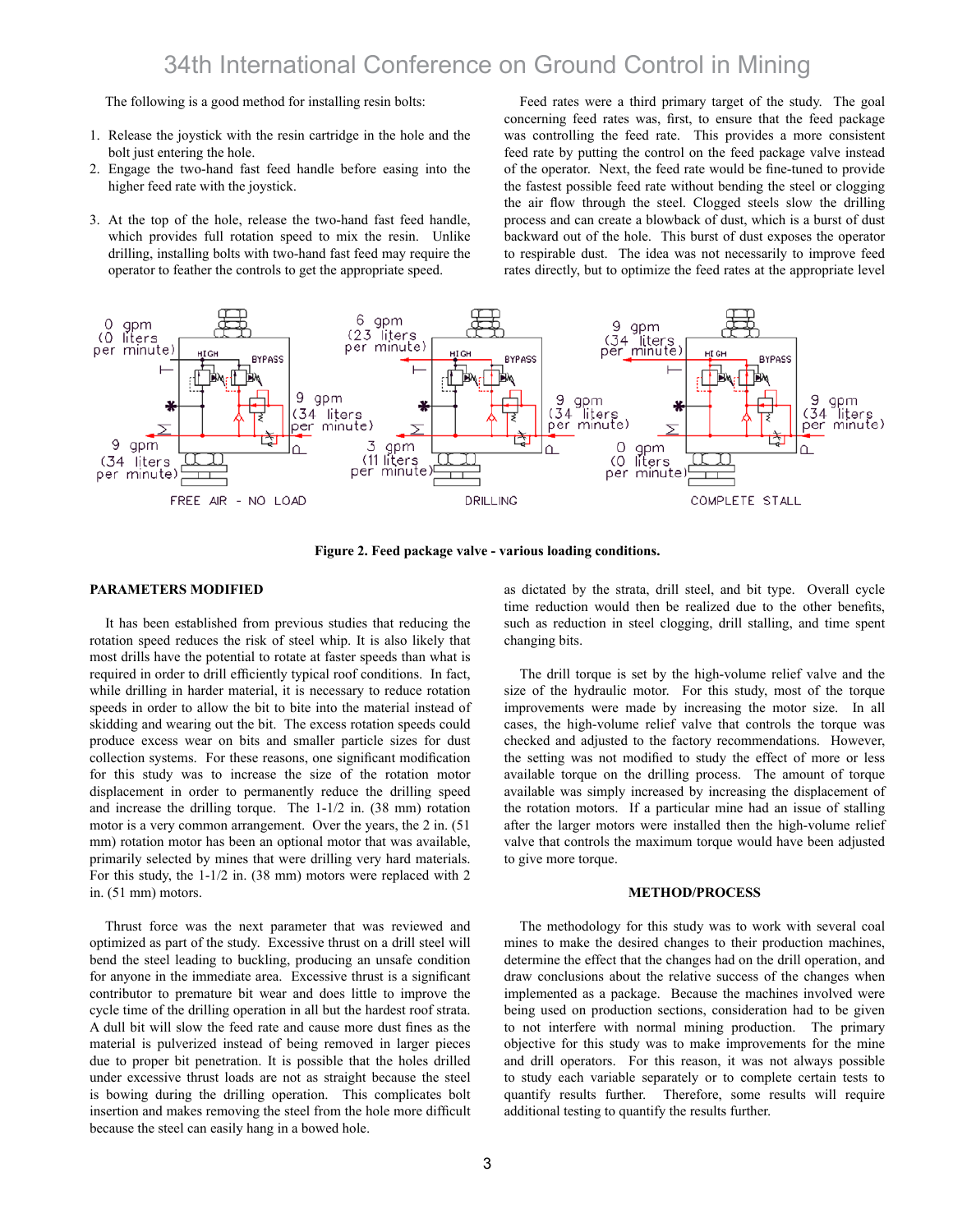The process that was used was to visit the machine during a production shift to survey the current status, including the current pressure settings, the drilling methods being used, the type of strata and bits being used, the current drilling feed rate, bit life, noise levels, and drilling cycle times. Each machine was monitored for one production shift in order to determine the baseline. Following the initial survey, the changes to the machine were made as soon as possible, preferably during the next maintenance shift. During the maintenance shift, the rotation motors were changed out from the  $1-1/2$  in. (38 mm) to the 2 in. (51 mm) gear motors, and the feed package settings were adjusted back to the factory recommendations. This provided a good starting point for tuning the machine. Following these modifications, the feed rates were more accurately tuned, and the pressures were further adjusted to obtain the optimum drilling rate. Operators were reoriented with the machine to make sure they understood how the feed package should be used. Finally, the same parameters that were studied during the initial survey were recorded after the changes had been implemented. The machines were again monitored for one production shift. The results were shared with the operators and then with the mine management. Once accepted by the mine, the changes were implemented on a broader basis at other machines in the same mine. While the improvements were only monitored for one production shift, it should be noted that many of the mines chose to keep and maintain the changes, and are still realizing the improvements as of the writing of this paper. Some of the ongoing successes will be discussed later in this paper.

Reference Table 1 for a typical set of data. This table represents Mine A in the discussion that follows.

### **Mine A**

This mine was operating RRII arm feed machines. They were installing 6 ft (1.8 m) resin bolts supplemented by 14 ft (4.3 m) cable bolts. The material being drilled was soft shale for the first 3–4 ft (0.9 to 1.2 m) and hard shale and sandstone for the remainder of the drilling. The set up included TL-2 drill steels and Kennametal SV119 bits. During the initial review, the maximum thrust pressure settings were at 1,500 psi (103 bar) and 2,200 psi (152 bar) for the left and right booms, respectively. This meant that one side of the machine had a considerably higher maximum thrust force on the bit. Also, the bypass cartridges were out of adjustment, so the feed package valves were not properly controlling the feed rate. The rotation speeds averaged 645 rpm, and the rotation reliefs were set at 1,900 psi (131 bar) and 2,000 psi (138 bar). The feed rate when using the starter tool in the softer material averaged 1.7 in/s (4.3 cm/s). When using the finishing tool in the harder material, very low feed rates were measured at an average of less than 0.8 in/s (2.0 cm/s). The average bit life was 8 ft per bit (2.4 m per bit). The drill steel was clogging on nearly every hole, most likely due to the fast rotation speeds and high feed rates in the soft material. The clogging of the steel was slowing the drilling process and was creating blowouts, which is a burst of dust out of the hole. The drill was stalling in the harder material above

|                                                                |                   | Left Boom Initial<br>Reading | Right Boom<br>Initial Reading | Left Boom Final<br>Reading | Right Boom Final<br>Reading |  |
|----------------------------------------------------------------|-------------------|------------------------------|-------------------------------|----------------------------|-----------------------------|--|
| <b>Feed Pressure</b>                                           | psi (bar)         | 1500(103)                    | 2200 (152)                    | 1600(110)                  | 1750 (121)                  |  |
| Thrust Force*                                                  | $lbf$ (kN)        | 5100 (22.7)                  | 8500 (37.8)                   | 6500 (28.9)                | 6500 (28.9)                 |  |
| <b>Rotation Speed</b>                                          | rpm               | 627                          | 662                           | 486                        | 487                         |  |
| <b>Rotation Pressure</b>                                       | psi (bar)         | 1900 (131)                   | 2000 (138)                    | 2000 (138)                 | 2000 (138)                  |  |
| <b>Approximate Rotation Torque</b>                             | $lbr$ -ft (N-M)   | 250 (339)                    | 250 (339)                     | 360 (488)                  | 360 (488)                   |  |
| Vacuum                                                         | $inHg$ (mmHg)     | 15 (381)                     | 19(483)                       | 18 (457)                   | 18 (457)                    |  |
| <b>Starter Drill Rate</b>                                      | in/sec (cm/sec)   | 1.5(3.8)                     | 1.8(4.6)                      | 1.7(4.3)                   | 1.9(4.8)                    |  |
| Feed Rate                                                      | $in/sec$ (cm/sec) | Variable                     | Variable                      | 1.75(4.4)                  | 1.75(4.4)                   |  |
| Pusher/Finisher Rate                                           | $in/sec$ (cm/sec) | 0.8(2.0)                     | 0.8(2.0)                      | 1.6(4.0)                   | 1.6(4.0)                    |  |
| Pump Temperature                                               | F(C)              | 140(60)                      | 155 (68)                      | 143(62)                    | 155 (68)                    |  |
| Drill Motor Temperature                                        | F(C)              | 140(60)                      | 150(66)                       | 128(53)                    | 131(55)                     |  |
| <b>Bit Life</b>                                                | $ft/bit$ (m/bit)  | 8(2.4)                       | 8.5(2.6)                      | 10(3.0)                    | 10.7(3.3)                   |  |
| Noise Level                                                    | dB                | 109                          | 114                           | 100                        | 102                         |  |
| Dust Level                                                     |                   | <b>NOT TAKEN</b>             | <b>NOT TAKEN</b>              | <b>NOT TAKEN</b>           | <b>NOT TAKEN</b>            |  |
| * Thrust force as measured directly with a hydraulic load cell |                   |                              |                               |                            |                             |  |

|  |  |  | Table 1. Typical data collected. |
|--|--|--|----------------------------------|
|--|--|--|----------------------------------|

Note: Data courtesy of Kennametal Engineering

### **MACHINE SPECIFIC RESULTS**

There were 12 mines that participated in this testing during 2014, with more machines scheduled for this year. Following are the specific results from three of the machines. The name of the mine has been omitted, but all of mines are in the Central Appalachian Coal Basin.

4 ft (1.2 m). Stalling occurred as the operator reduced the rotation speed to help drill the harder material at the top of the hole.

The 2 in. (51 mm) gear rotation motors were installed, and the drill parameters were set. The new rotation speeds were approximately 485 rpm on both sides. The new maximum thrust pressure was set to 1,600 psi (110 bar) on both sides so that each side had approximately the same thrust force available. The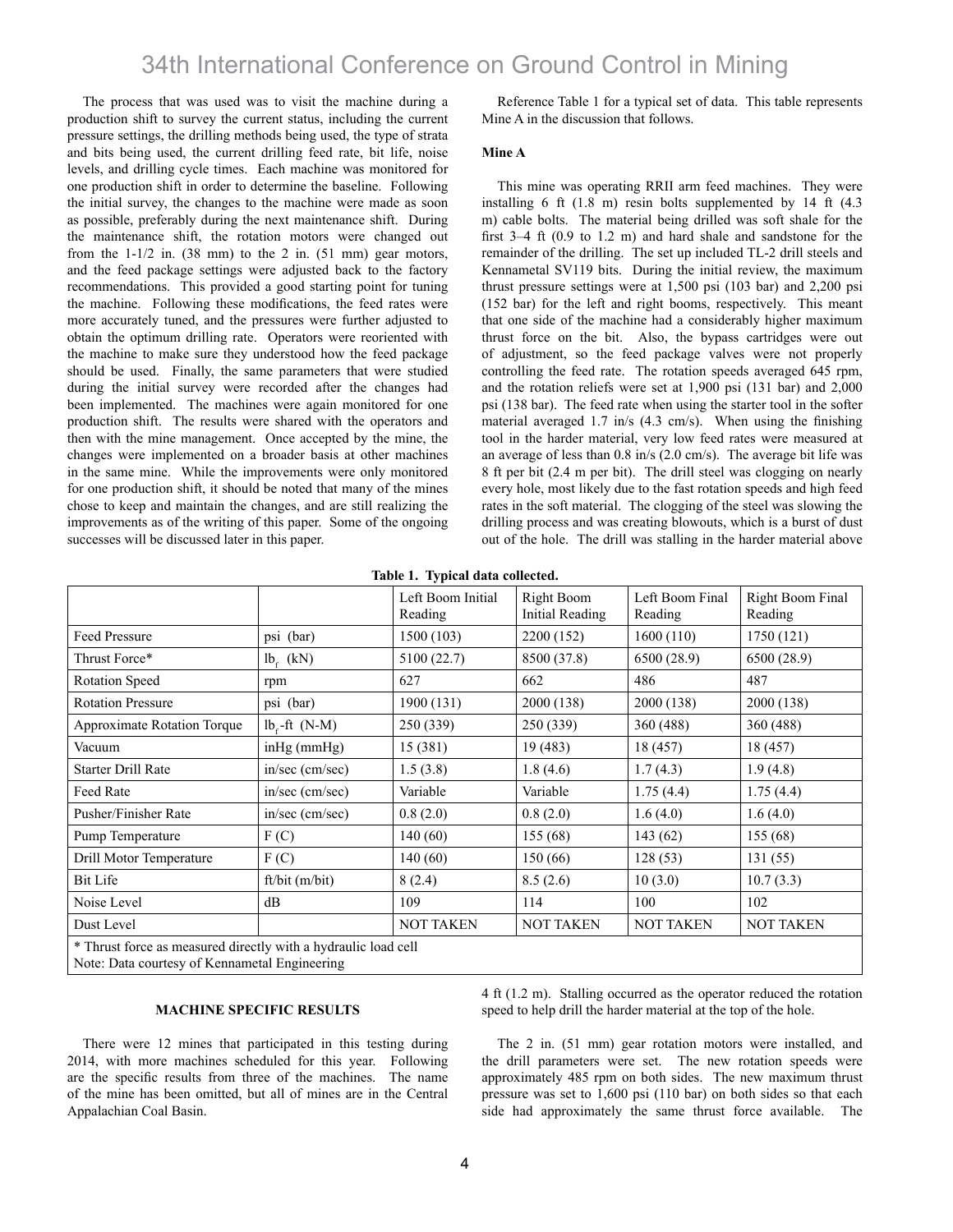maximum rotation pressure was turned up just slightly to 2,000 psi (138 bar) on both sides. In the softer material of the first 3–4 ft  $(0.9 \text{ to } 1.2 \text{ m})$ , the feed rates were set at  $1.75 \text{ in/s } (4.4 \text{ cm/s})$ , which was very close to what they were prior to the modifications. However, the feed rates obtained in the harder material improved to an average of 1.6 in/s (4 cm/s), which represented a 100% increase in feed rate. This also demonstrated that the pressure compensated flow control was holding a relatively consistent feed rate, and the high relief was not cracking open. The bit life improved 20% to more than 10 ft per bit (3 m per bit). With the increased torque of the larger motors, the operators could slow the rotation in the harder material without stalling the motors. Clogging of the drill steel was virtually eliminated. Noise was observed to decrease by 6 dB as shown on instantaneous readings. This mine chose to implement the changes across the board and is still reporting similar results as of the writing of this paper.

#### **Mine B**

This mine was operating DDR mast feed machines. They had medium hard, and consistent material to drill. The initial survey showed that the maximum thrust pressure setting was at 1,500 psi for both booms. They were achieving approximately 580 rpm with the 1-1/2 in. (38 mm) rotation motors. The rotation highvolume relief was set at 1,900 psi (131 bar) on both sides. The feed package valve was out of adjustment for controlling the feed rate. This set up was drilling with Kennametal SVT119 drill bits and installing 42 in. (1 m) resin bolts. The feed rate on average was 2 in/s (5 cm/s). The bit life was low, requiring 4 bits to bolt a single row. The overall time to install a bolt was 68 seconds.

After the 2 in. (51 mm) gear rotation motors were installed, the rotation speeds decreased to approximately 475 rpm. The maximum pressure for feed was reduced slightly to 1,450 psi (100 bar). The maximum rotation pressure was unchanged. The feed rate with the new set up was slightly decreased to 1.75 in/s (4.4 cm/s). The most significant performance improvement observed was in bit life. They were now able to bolt 3 rows with just 2 bits. The overall time to drill and install a bolt was approximately the same. Noise and dust were observed to decrease by those present at the testing, including machine operators. However, the mine will need to perform further testing to quantify the results. This mine chose to roll out the same changes to all mines in their fleet. They later reported tooling savings of \$3,000 per section, per month. This mine continues to report similar success as of the writing of this paper.

#### **Mine C**

This mine was operating RRII arm feed machines. Their conditions were soft shale for the first 5 ft (1.5 m) of material followed by thin bands of medium hard sandstone for the remaining drilling. They were installing 4 ft (1.2 m) resin bolts and 12 ft (3.7 m) cable bolts. The setup used TL-2 drill steels and Kennametal SV119 bits. The maximum thrust pressure was recorded to be 1,350 psi (93 bar) on both sides of the machine. One interesting observation is that the feed package appeared to be tuned close to optimal settings. The rotation high-volume reliefs were set at 1,900 psi (131 psi). The rotation motors averaged 670 rpm, with the right side being slightly slower than the left. This drill had an initial feed rate of 2.4 in/s (6 cm/s) in the relatively soft material that they were drilling. The mine was getting good bit

life of 52 ft per bit (15.8 m per bit). Plugging was occurring in the soft material. In the harder material at the top, the drill would stall when the operators slowed the rotation speed to approximately 330 rpm for the difficult drilling.

After the rotation motors were changed, the rotation speed was reduced to approximately 500 rpm on both sides. The maximum feed pressure increased slightly to 1,500 psi (103 bar) since this was not enough to bend the steel and the hard conditions needed more thrust. The average feed rate was unchanged at 2.4 in/s (6 cm/s), and the bit life was also unchanged at 52 ft per bit (15.8 m per bit). The clogging of the drill steel previously noted was essentially eliminated. With the increased torque, the operators were now able to slow the rotation speed in the harder bands without stalling the motors. It was interesting to note that this drill was not able to realize the same improvements to bit life as most machines in the study. This is attributed to the fact that the feed package was properly tuned already. The dust and noise levels appeared to have been reduced significantly, which was attributed primarily to the lower speed of the rotation motors. Noise and dust studies were to be conducted on this machine by the mine later in order to quantify these improvements. To date, this mine has elected to not incorporate these changes to their fleet. The test machine was put back to its original condition.

#### **Mine D**

This mine was operating RRII arm feed machines in extremely hard drilling conditions. They were installing 6 ft (1.8 m) torque tension bolts and 10 ft (3 m) cable bolts. The drilling set up included McSweeney's HOTL 7/8 in. (22 mm) round drill steels, 36 in. (91 cm) starters, drivers, 24 in. (61 cm) middle sections, and finishers. The bits being used were Kennametal RKCV 400 1RR. The maximum thrust pressure was recorded at 2,000 psi (138 bar) on both sides of the machine, but the feed package was completely out of adjustment, and the operators were setting the feed rate by feathering the joystick. This also results in the pressure staying at the maximum setting with the relief dumping as the hole is drilled. The rotation motors were running at 650 rpm. Drill steel bending was noted on both booms as the operators attempted to control the feed rate as fast as possible. Steels were hanging in the holes, which resulted from the holes being arched instead of straight. The operators were having difficulty controlling the rotation at medium speeds in the hard material. There was some steel clogging, as well. The bit life was low at 3 ft per bit (0.9 m), drilling at an average rate of 1.3 in/s (3.3 cm/s), but the rate was quite variable and operator controlled.

Because of the extremely hard conditions, this mine was able to achieve significant improvements by changing to the larger rotation motors and tuning the drilling parameters. Immediately, the drill steel bending was eliminated, which provides better operator safety and straighter holes. As a result, the drill tools hung in the hole much less. The maximum thrust pressure reduced slightly to 1,800 psi (124 bar) on both sides, but, because the feed package was set to control the feed rate, the drill ran below the maximum setting during most of the drilling period. The new feed rate was actually improved to 1.6 in/s (4 cm/s) as controlled by the feed package valve. Bit life saw a substantial improvement to 12 ft per bit (3.7 m), which is a 400% improvement over the initial results. The hydraulic system was observed to be operating cooler. The noise and dust levels appeared to have been reduced, but this will need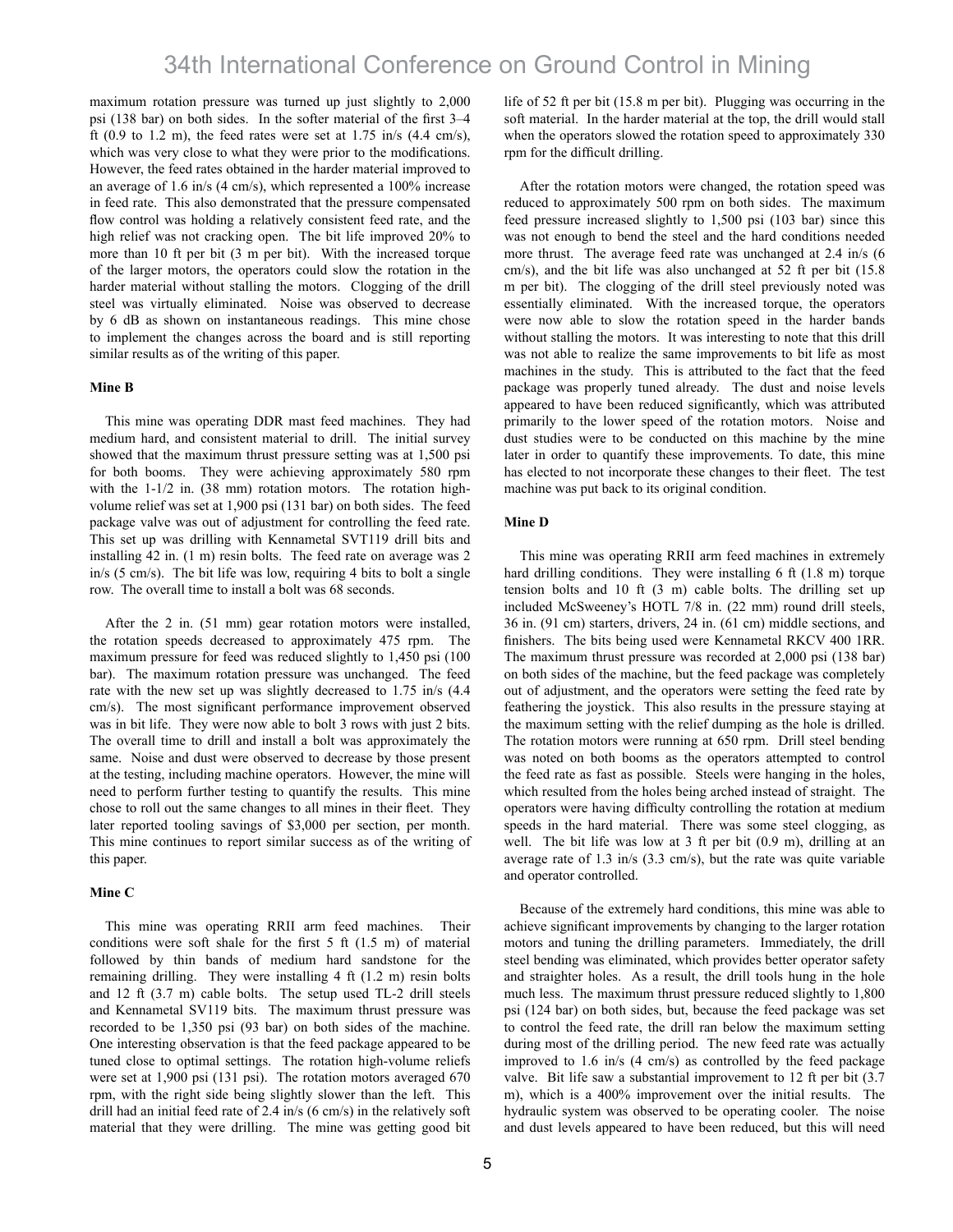evaluated and confirmed later by mine management. At the time of writing, this mine has elected to not incorporate the changes discussed in this paper. The test machine was put back to its original condition. The mine does see the benefit in the changes, but the main deciding factor was based on the resin in use at this mine requiring high spin speeds. Work is underway to sort this out so that these improvements can be implemented.

### **DISCUSSION OF RESULTS**

Initial Survey: During the initial surveys, it was noted that some drills had high thrust pressure settings well above the recommended settings leading to a high likelihood of steel bending and tool and steel failures. Other machines had their maximum thrust pressure settings close to Fletcher factory recommendations, but most of these still had the bypass cartridge adjusted incorrectly so that the feed package could not control the feed rate accurately. Operators were observed feathering controls in an effort to set the feed rate and installing bolts without use of the two-hand fast feed valve. This demonstrated that the feed package was out of adjustment. Several drills were observed to stall frequently under heavy loads with high feed rates, especially in harder material when the operator attempted to slow the drill speed. In softer material, the drill vacuum system clogged frequently creating blowouts, which is a discharge of dust back out of the hole. Clogging of drill steels also slows down the overall cycle time for installing a bolt.

Safety Considerations: The maximum rotation speed was decreased on all of the machines to reduce the potential energy of the steel. High thrust loads can lead to steel failure and whipping. By setting the maximum thrust and controlling the feed rate, the risk due to a steel failure was reduced.

Bit Life: The results were varied, with some mines experiencing no bit life improvement, while others saw dramatic improvement. Most of the mines did see some improvement in bit life. Some of the more significant improvements were noted when the original feed pressures were considerably off during the initial survey. At least two mines went from using one bit per hole to being able to drill several rows on the same bit.

Feed Rate: Several mines were able to realize significant increases in feed rates by optimizing the settings and proper use of the feed package. A few machines had no improvement in feed rate or even a slight decrease in feed rate. However, the goal was to obtain the appropriate feed rate and to have that rate controlled by the feed package valve. The overall cycle time was improved for all mines, which resulted from other improvements including reductions in stalling, clogging, steel hanging, and time spent changing bits.

Straighter Holes: By eliminating steel bowing, the drilled holes were straighter, leading to a decrease in occurrences of steels hanging in the holes. Hanging steels force operators to have to stop and pull the steel out of the hole. It is common to see the operators pecking or hammering on the side of the steel while pulling it out of the bowed holes. This releases respirable dust from the hole as the steel comes out and places the operator in awkward body positions trying to reach out from under the canopy to free the steel. An operator trying to free a stuck steel may be more at risk for injury.

Drill Stalling: Stalling of the drill motor, which was observed during the initial surveys, was significantly reduced. During the initial studies, stalling was observed rarely in soft conditions, but occurred as much as 4 to 5 times per hole in the hardest strata, with an average of 2 times per drilled hole. After the modifications, stalling was no longer observed on any of the test machines. The improvement can be attributed to the increased torque of the larger motors, as well as setting the feed rates to appropriate levels. During the drilling of very hard materials, the operators would slow the rotation, which created the stall of the motor. Slowing the rotation speed in hard materials is necessary in order to allow the bit to cut the material with improved bite. This is essential to obtaining good bit life. With the increased torque and the feed rate properly adjusted, this problem improved.

Reduced Clogging: Clogging of the vacuum system was reduced significantly. In the worst scenarios observed, the system would clog on nearly every hole during the initial observation. In harder drilling the clogging was rarely observed because the hard material requires a slower drilling rate. After modifications, clogging was essentially eliminated. This is attributed to the feed rates being set properly and being controlled by the feed package.

Dust Exposure/Cutting Size: The dust exposure is believed to have improved at all mines where the testing was performed. The cutting size of the material being removed from the holes was observed to be much larger after the machine parameters were set and the rotation speed decreased. This was evident by examining the material in the pre-cleaners. The larger cuttings were anticipated since the rotation was now slower for a similar feed rate, thus allowing the bit to bite a larger piece of material per revolution resulting in less fine, respirable dust. The occurrences of steel clogging that led to blowouts were reduced by controlling the feed rate in softer materials. This kept the operators from being exposed to blowout dust. An important observation was made concerning the amount of fine dust being generated. Before the larger motors were installed, when a resin cartridge was inserted in the hole, a large amount of fine dust would fall out of the hole. Once the motors were changed and the drill tuned up, the amount of dust observed coming out of the hole when the cartridge was inserted was significantly less. It is strongly believed that these changes will decrease exposure for the operators. It will be necessary to carry out time weighted operator exposure studies in order to quantify this improvement. Further dust testing is being planned and may be the subject of a future paper.

Noise: Noise rates of the drills were improved significantly. At one mine, the instantaneous noise level was observed to have decreased by 6 dB while drilling hard strata. It is believed that this is the result of a greater portion of the energy going into cutting the material. Further noise surveys are needed to quantify the improvements to the operator exposure on a time weighted basis.

Maintenance costs: An important result of setting the drill parameters is that wear and tear on the machine is reduced. The drill will run at lower pressures throughout most of the drilling cycle. In one instance, a mine was having ongoing issues with feed cylinder failures. When the machine was reviewed, the pressures were very high. This mine had a torque issue while installing torque-tension bolts, so they were reluctant to reduce the pressure settings. By changing their 1-1/2 in. (38 mm) motors to 2 in. (51 mm) motors, the torque issue was resolved. Not only did the